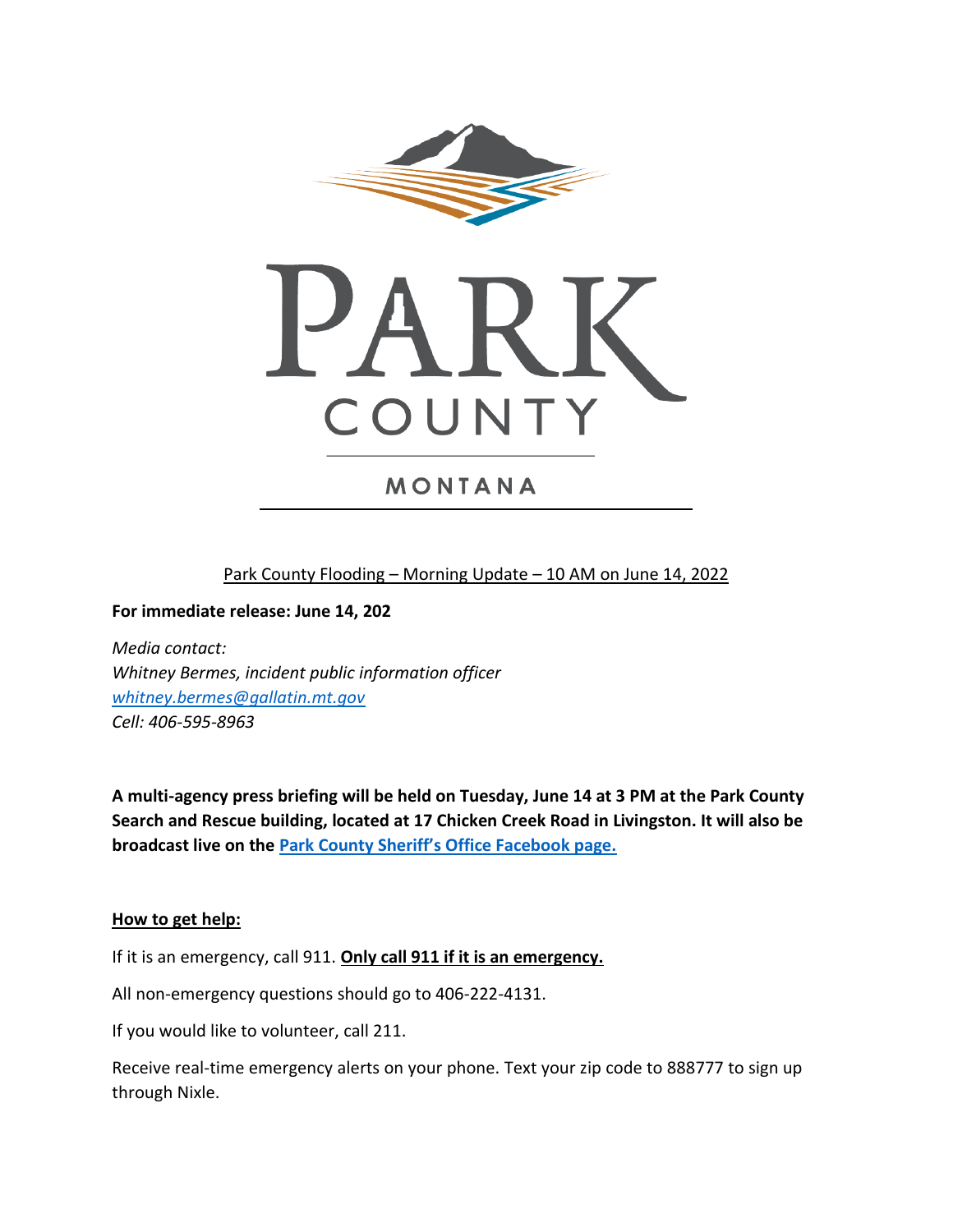An emergency shelter has been activated at Hope Lutheran Church at 2152 Graf Street in Bozeman. Call the American Red Cross at 1-800-272-6668.

Additional shelters in Livingston may be implemented as needed.

## **Morning update**

Extensive flooding throughout Park County has washed out bridges, roads, and left communities and homes isolated. It has also made drinking water unsafe in many areas. A Type III organization has been formed to manage the problems involved. Personnel from agencies across the region and state are assisting local resources on the response.

The river near Livingston and in the Paradise Valley crested last night around 11 PM and has since receded 5 to 6 feet. Water recession is expected to continue through Thursday. Precipitation is expected on Tuesday, scattered showers in the lower elevations and possible snow in the higher elevations. This may result in a resurgence of water flow, but is not expected to reach former levels

There are evacuations and rescues going on throughout the county, including two air lifts (up the Boulder and near Cooke City-Silver Gate) and several swift water rescues. Two Bear Air and the National Guard have been assisting with the air rescues. Park County Search and Rescue is assisting with the swift water rescue. Additional water rescue personnel have been imported to deal with potential need.

Residents should be advised that displaced wildlife may be passing through properties. Several bears have been spotted, along with deer and some domestic livestock.

Roads and bridges:

- Highway 89 is closed past mile 52. Areas in the Tom Miner are still under water.
- The 9<sup>th</sup> Street island in Livingston is inaccessible
- Railroad tracks have numerous instances of water over the tracks. Rail traffic has been impacted, and in some cases shut down.
- Veterans Bridge, on Livingston's east side, is inaccessible
- The majority of bridges crossing the Yellowstone River in the Paradise Valley are not safe for use. Exceptions are Pine Creek, Murphy Lane and Mill Creek, but they are available for emergency traffic only.
- The Paradise Valley can be accessed through the Trail Creek Road. This is for emergency and essential traffic only.
- All entrances to Yellowstone National Park are closed. No traffic.
- Livingston's Hospital remains evacuated and closed. No access. CHP in Livingston is open as usual.

As waters recede, more roads will be assessed. Bridges will be assessed as to whether they are structurally sound. Attempts are currently ongoing to establish one-way traffic in the Valley. As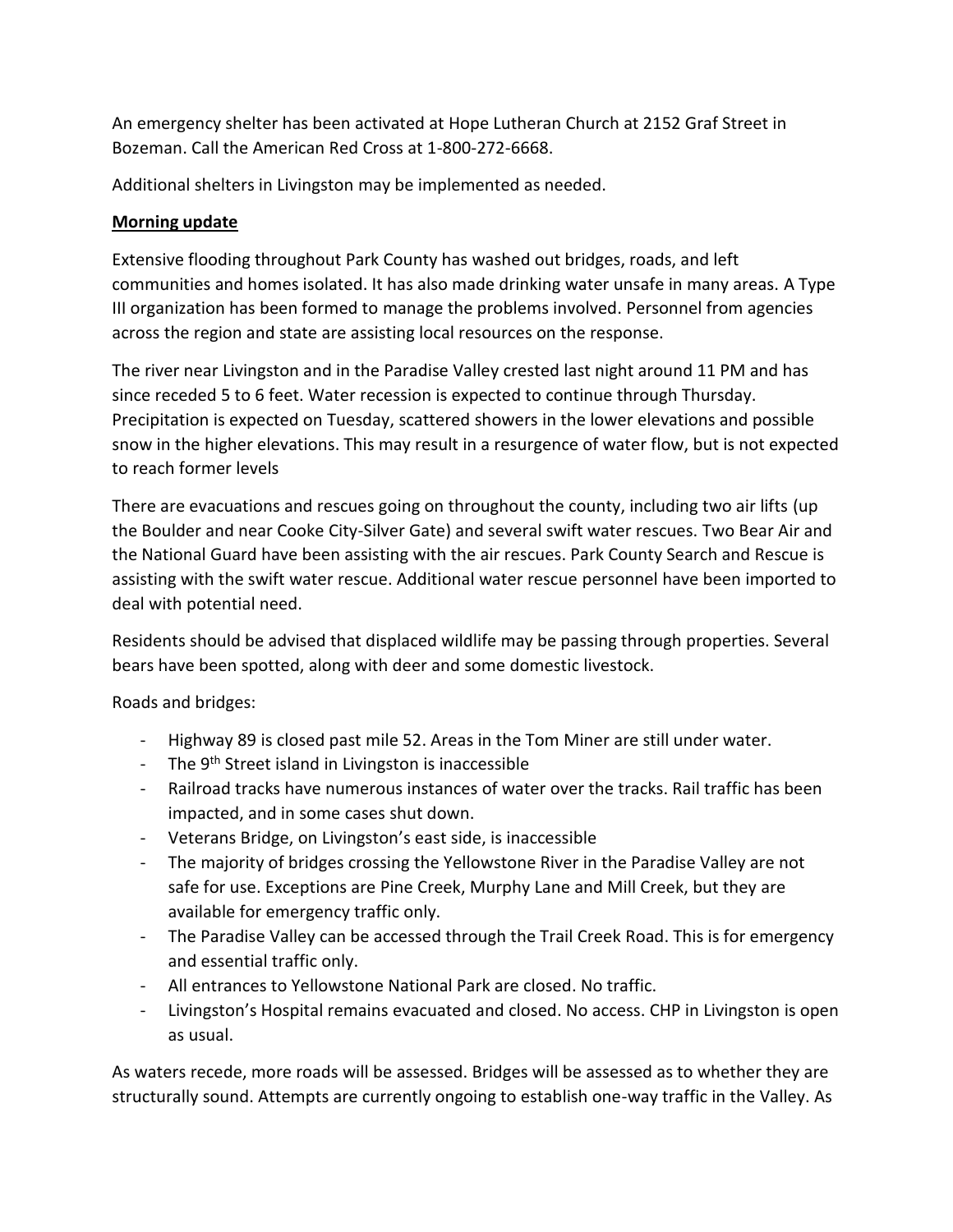yet, there is still no access. Attempts to establish drop points for supply drops in the Valley and in Gardiner and Cooke City are ongoing. We will advise as to when and where these will be in effect.

#### **Gardiner isolated, with Do Not Drink order**

Gardiner is currently isolated and surrounded by water.

The Montana Department of Environmental Quality has issued a Do Not Drink order for water in the area after a water main has broken in the area. Water should not be consumed, but is safe for washing hands and showering.

U.S. Highway 89 South in Yankee Jim Canyon has water on the road. It may have sustained damage.

The road between Gardiner and Mammoth has washed out in several places.

#### **Cooke City, Silver Gate isolated**

Cooke City and Silver Gate are currently isolated and surrounded by water. The communities are isolated from each other.

Many wells in the area and throughout Park County have been submerged or compromised. The Park County Health Department encourages anyone with questions to contact them at 406- 222-4131.

If you have a well, and it is submerged by flood water or the water appears to be compromised, the water may not be safe to consume.

This is especially true for people who are immunocompromised or an infant.

### **Paradise Valley: Stay put, if you're safe**

The Park County Sheriff's Office is encouraging essential-only traffic south of mile marker 52.5 on U.S. Highway 89 South. There is water on the road south of this mile marker.

Travel is extremely limited and unsafe in many locations. Many bridges and roads are no longer operational. Many people are landlocked, including the communities of Gardiner, Cooke City, Silver Gate, the Cinnabar Basin, Tom Miner Basin, stretches of U.S. Highway 89 South, Mill Creek, and Old Yellowstone Trail.

Murphy Lane Bridge and Pine Creek Bridge are the only two operational bridges in Paradise Valley, but are available for emergency traffic only.

If you're attempting to get to safety, Trail Creek Road is open for local and emergency traffic only to Interstate 90. This is for emergency and essential traffic only.

### **Livingston evacuation, pre-evacuation orders**